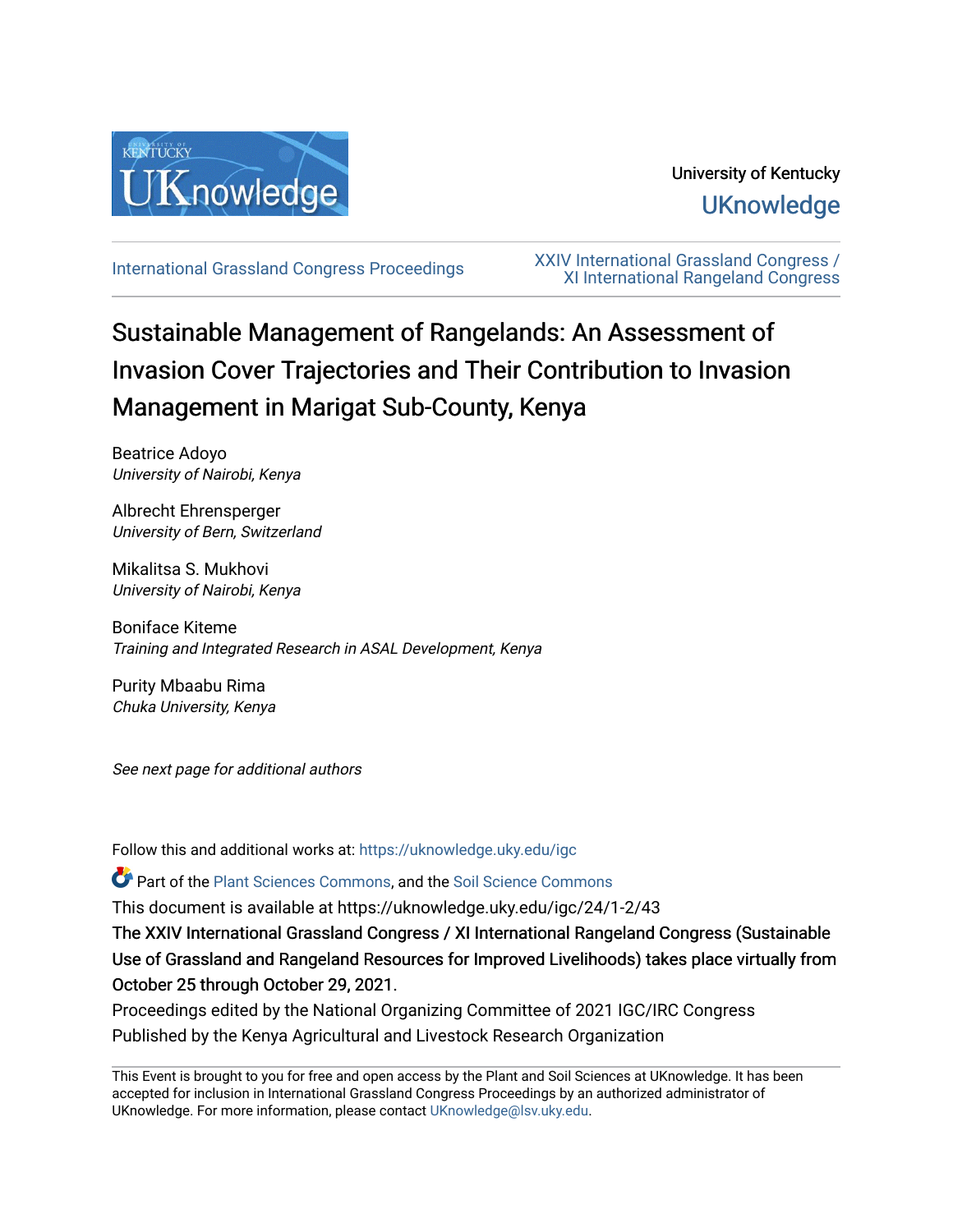# Presenter Information

Beatrice Adoyo, Albrecht Ehrensperger, Mikalitsa S. Mukhovi, Boniface Kiteme, Purity Mbaabu Rima, Sandra Eckert, Simon Choge, and Urs Schaffner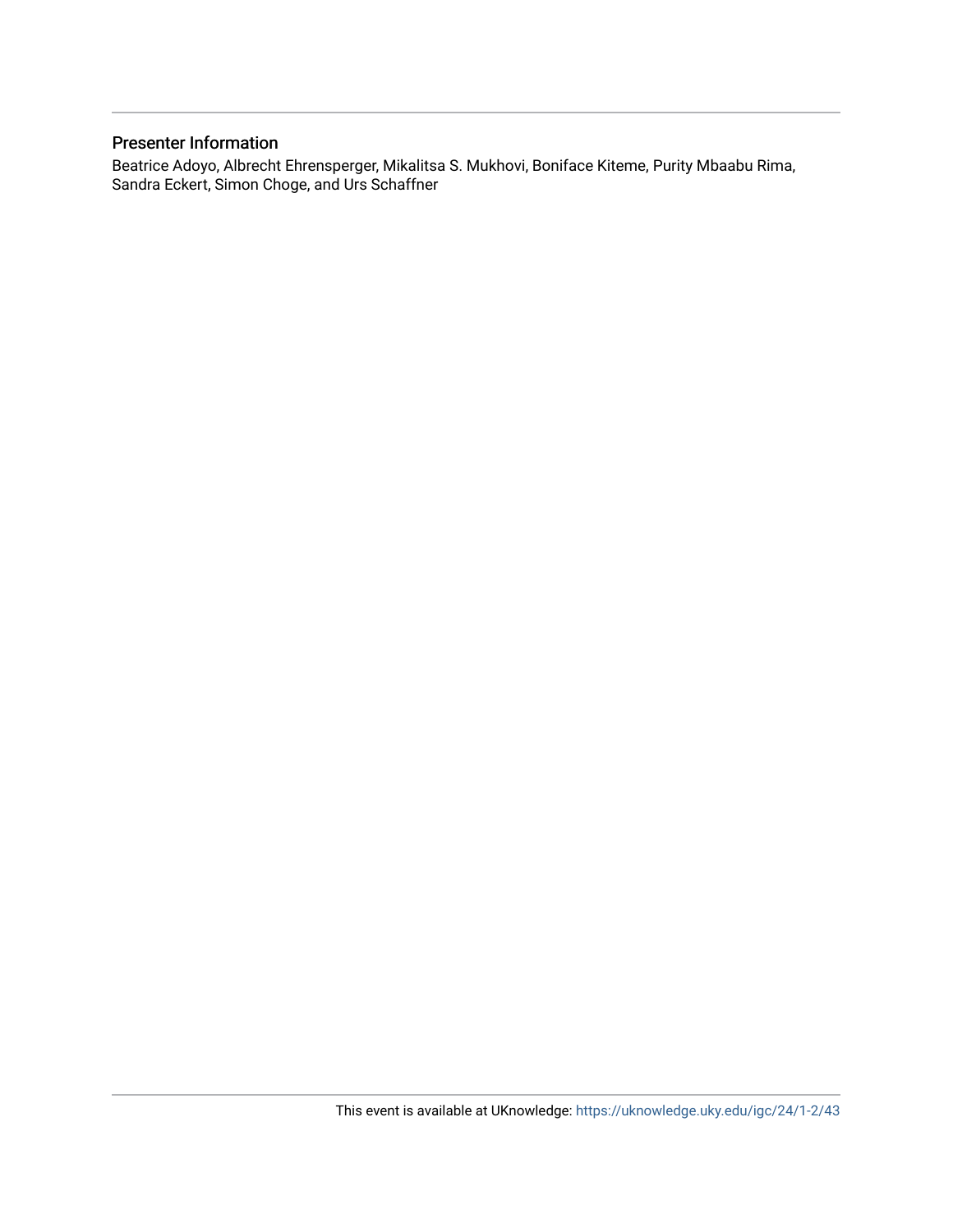#### **Sustainable management of rangelands: An assessment of invasion cover trajectories and their contribution to invasion management in Marigat Sub-County, Kenya**

### **Beatrice Adoyo\*,1,2 , Albrecht Ehrensperger3 , Mikalitsa S. Mukhovi <sup>1</sup> , Boniface Kiteme2 , Purity Mbaabu Rima4 , Sandra Eckert5 , Simon Choge6 , Urs Schaffner <sup>5</sup>**

**\* Corresponding Author: [beatriceadoyo01@gmail.com;](mailto:beatriceadoyo01@gmail.com)**

<sup>1</sup> Department of Geography and Environmental Studies, University of Nairobi, Kenya; Centre for 2 Training and Integrated Research in ASAL Development (CETRAD), Kenya

<sup>3</sup> Centre for Development and Environment (CDE), University of Bern, Switzerland

4 Chuka University, P.O. Box 109-60400, Chuka, Kenya.

<sup>5</sup> Centre for Agriculture and Bioscience International (CABI), Switzerland <sup>6</sup> Kenya Forestry Research Institute, P.O. Box 20412 - 0200 Marigat.

**Keywords**: Sustainable land management; invasive alien species; *Prosopis juliflora;* drivers

#### **Abstract**

Invasive alien species have complex spatiotemporal patterns of spread beyond geographical and jurisdictional boundaries. This calls for a coordinated management approach that is spatially explicit, extends beyond individual plot levels, and incorporates land users' perceptions and decisions. This study, therefore, aims at assessing spatiotemporal invasion trajectories of the invasive tree *Prosopis juliflora* in Baringo County, Kenya, and evaluating their possible relation to land users' management decisions. Pre-classified land cover data over a seven-year time period (1988–2016) were reclassified based on the presence or absence of *P. juliflora* and integrated into ArcGIS to produce *P. juliflora* cover trajectories for analysis. The spatiotemporal analysis of *Prosopis* invasion dynamics yields trajectories that can be linked to underlying land users' management decisions. Areas that remained free of *Prosopis* since their first clearance were primarily areas where the invasion would cause the highest loss in terms of income or opportunity costs; areas that were never cleared since they were first invaded tended to be areas where no one could be personally held accountable for their management, while the abandonment of management followed by re-invasion appeared to be linked to different drivers, including diversification of livelihoods and lower market prices for horticultural products. Our findings indicate that invasion trajectories are useful in informing existing management strategies to adopt context-based invasive species management practices. The study recommends scaling up the trajectory analysis approach to be replicated in large-scale invasion management strategies. Since it requires considerable finances and time to conduct such analyses on raw satellite imagery, we suggest further research on how to simplify the approach to make it easily and efficiently replicable for large-scale applications.

#### **Introduction**

**Background:** *Prosopis juliflora* (Sw.) DC. (hereafter referred to as *Prosopis*) is widely recognized as an invasive plant in almost all of the world's Arid and Semi-Arid Lands (ASALs) (Shackleton *et al.,*  2014). Native to South and Central America, *Prosopis* was introduced into Africa in the early 1970s for afforestation, fodder, and fuelwood (Mwangi and Swallow, 2008). However, it became invasive posing adverse impacts ranging from the depletion of groundwater (Shiferaw *et al.,* 2019), displacement of indigenous species (Linders *et al.,* 2019), physical injury to both livestock and humans, and a security threat as it harbors thieves (Maundu *et al.,* 2009). In Kenya, a National *Prosopis* Strategy (NPS) was formulated in 2020 to curtail its spread and control its impacts on ecosystem services and livelihood.

Just like other invasive alien species (IAS), *Prosopis* invasion stretches beyond jurisdictional and geographic boundaries, calling for a coordinated management approach that adopts interventions beyond individual plots (NISC, 2008). Moreover, IAS has complex spatiotemporal patterns (Nehrbass *et al.,* 2006), which influence land users' perception and subsequently their decision to invest or not in implementing IAS management practices. Community-level management strategies should therefore be prioritized while making decisions on invasion management.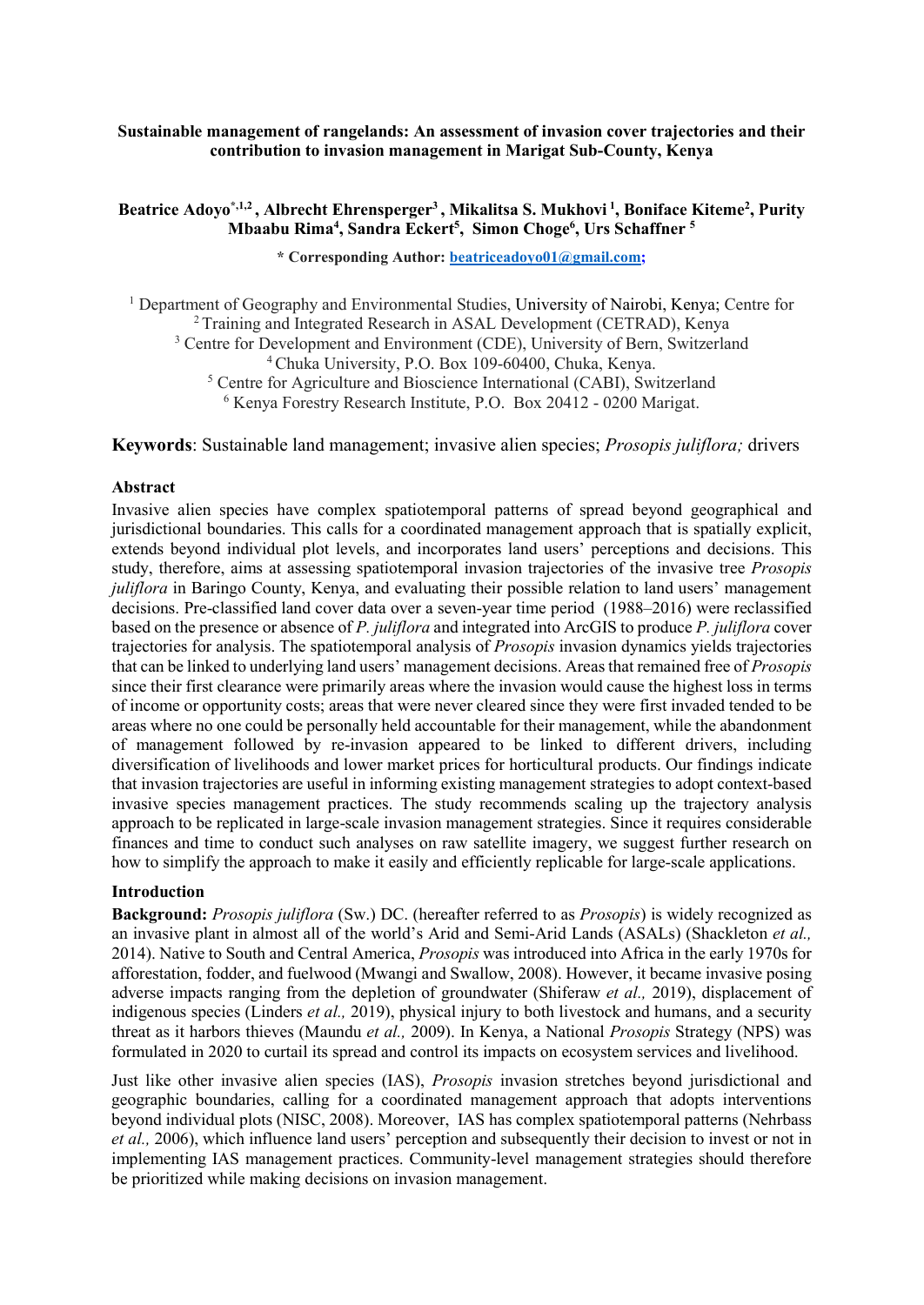The objectives of research was to enhance the effectiveness of local, regional and national IAS management strategies, a better understanding of the spatiotemporal dynamics of *Prosopis* invasion with reference to land users' management decisions is fundamental. We, therefore, propose a methodology to analyze spatiotemporal trajectories of *Prosopis* and outline their possible interrelation to land management decisions*.* Based on pilot research conducted in Marigat, Baringo County, we developed this approach into a replicable comprehensive methodology building on the analysis of remotely sensed data, cross-referenced with ground-based survey results. If implemented country-wide, the approach would be useful to contextualize and operationalize the NPS in affected counties in Kenya by providing a crucial decision-making basis for the designing of spatially explicit management plans.

## **Materials and methods**

**Study site:** The study was conducted in Marigat Sub-County of Baringo County, which is a good representation of Kenyan ASALs with heavy *Prosopis* invasion. It is one of four project sites of the Woody Weeds Project (see acknowledgments), which enabled us to use available analyses and data to conduct the present study.

*Spatial-temporal Prosopis invasion trajectories:* Landcover data that were pre-classified in the Woody Weeds project (Mbaabu *et al.,* 2019) were reclassified based on the presence or absence of *Prosopis*. The output, covering 3 decades from 1988 to 2016 and distributed in 7 years intervals, was integrated into ArcGIS to derive individual trajectories as well as types of trajectories of *Prosopis* cover in the area. Open-source thematic shapefiles from World Resources Institute (WRI) and OpenStreetMap data websites were then overlaid to assess the contribution of different drivers to invasion patterns.

# **Results**

# *Spatial-temporal invasion trajectories*

The assessment of land cover data revealed 32 trajectories of *Prosopis* invasion (i.e. distinct successions of *Prosopis* presence and absence between 1988 and 2016). Some of them cover very small areas and others have inconclusive invasion trends. Thus, we limited our scope to thirteen trajectories that are categorized into 3 main trajectory types representing a good proxy for *Prosopis* management practices (Table 1).

**Table 1:** Spatio-temporal invasion trajectories. 1 (red) and Zero (green) represent presence and absence of Prosopis respectively. "Pixel Count" indicates the number of 30m x 30m pixels falling under a certain trajectory. Source: Calculated by the author on the basis of Mbaabu *et al.,* 2019.

| No.            | <b>Pixel count</b>                                    | 1988                      | 1995     | 2002     | 2009           | 2016     | Area $(km2)$ | Area $(\% )$ |
|----------------|-------------------------------------------------------|---------------------------|----------|----------|----------------|----------|--------------|--------------|
|                | Category 1: Constantly uninvaded after clearance      |                           |          |          |                |          |              |              |
| $\mathbf{1}$   | 8448                                                  |                           | $\theta$ | $\theta$ | $\theta$       | $\theta$ | 7.60         | 76.08        |
| $\overline{2}$ | 1259                                                  | 1                         | 1        | $\theta$ | $\theta$       | $\theta$ | 1.13         | 11.34        |
| 3              | 1120                                                  |                           |          |          | $\theta$       | $\Omega$ | 1.01         | 10.09        |
| $\overline{4}$ | 277                                                   |                           |          |          | 1              | $\theta$ | 0.25         | 2.50         |
|                |                                                       |                           |          |          |                |          | 10.00        | 3.00         |
|                | Category 2: Constantly invaded after first appearance |                           |          |          |                |          |              |              |
| 5              | 295397                                                | $\theta$                  | $\theta$ | 0        |                |          | 265.86       | 83.48        |
| 6              | 52289                                                 | $\theta$                  | $\theta$ |          | 1              |          | 47.06        | 14.78        |
| 7              | 6165                                                  | $\theta$                  |          |          | 1              |          | 5.55         | 1.74         |
|                |                                                       |                           |          |          |                |          | 318.47       | 95.00        |
|                | Category 3: Cleared and then reinvaded                |                           |          |          |                |          |              |              |
| 8              | 3108                                                  |                           | 0        | $\theta$ | 1              |          | 2.80         | 40.05        |
| 9              | 2268                                                  |                           | $\Omega$ | $\theta$ | $\overline{0}$ |          | 2.04         | 29.23        |
| 10             | 1428                                                  |                           | $\theta$ |          | 1              |          | 1.29         | 18.40        |
| 11             | 522                                                   |                           |          | $\theta$ | 1              |          | 0.45         | 6.73         |
| 12             | 237                                                   |                           |          |          | $\theta$       |          | 0.21         | 3.05         |
| 13             | 197                                                   | 1                         |          | $\theta$ | $\theta$       |          | 0.18         | 2.54         |
|                |                                                       |                           |          |          |                |          | 6.97         | 2.00         |
|                |                                                       | Total of 13 trajectories: |          |          |                |          | 335.44       | 100.00       |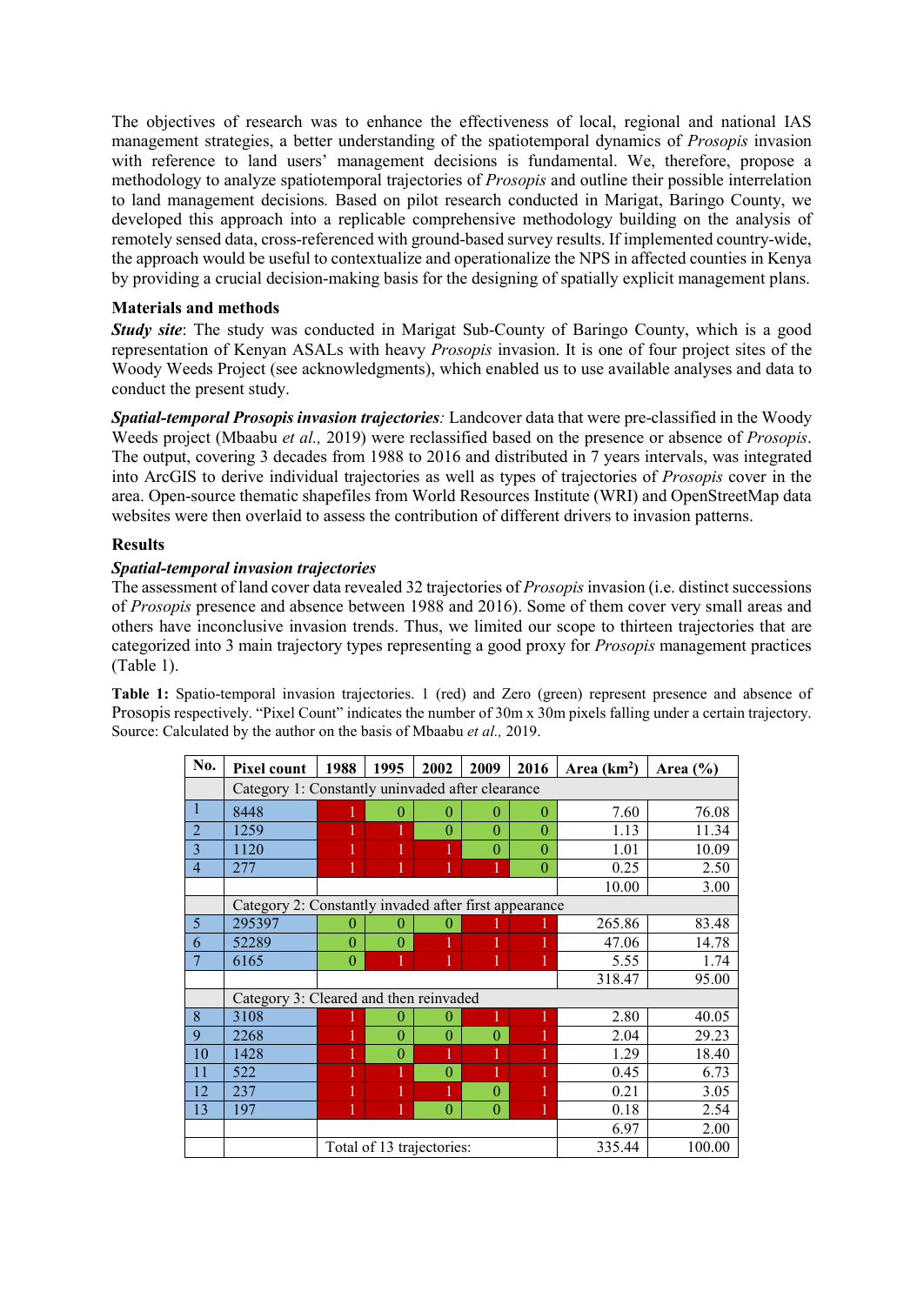The three categories of trajectories are reflecting land users' decisions to adopt (or not) and continuously use (or not) SLM practices. Hereafter, we briefly describe each category and offer a possible interpretation in relation to land management decisions.

# **Category 1: Areas that remained constantly free of Prosopis after clearance**

This category covers an area of approximately  $10 \text{ km}^2$ , equivalent to  $3\%$  of the considered areas, with the first successful clearance covering an area of 7.6 km<sup>2</sup>. It occurred between 1988 and 1995, coinciding with a major drought in Baringo County. Trajectory 4 indicates that in recent years (between 2009 and 2016), long-term *Prosopis* cover was cleared in very few areas (0.25 km<sup>2</sup>). This indicates that existing management is unsustainable and that *Prosopis* management is the exception than the rule in the study area.

Category 1 dominates agricultural lands, mainly along water bodies (Figure 1), which are suitable for farming due to constant water supply and fertile soils, thus providing sufficient motivation to land users to keep *Prosopis* at bay.



**Figure 1**: Spatial extent of the three categories of Prosopis invasion trajectories in Marigat Sub-County

Farmers reported that they prioritize the cultivation of parcels close to their homestead, which explains the concentration of category 1 near settlements and the invasion of agricultural land in areas that are further away (Figure 2). Counterintuitively, the immediate surroundings of Marigat town are heavily invaded, which can be explained by the fact that it is a commercial center, whose inhabitants are rather concerned with business than with farming.

# **Category 2: Areas that were constantly invaded after the first presence of Prosopis**

This is the most widespread category in Marigat, even though it includes only 3 trajectories. Trajectory 5 has the largest coverage, indicating that a strong wave of *Prosopis* invasion took place between 2002 and 2009, while the invasion was slower in the prior 7-year period and even slower in the first one (1988 to 1995). Although this category is evenly distributed throughout the area, constant invasion is widespread in the lowlands and is dominant along roads, water bodies, and grasslands which form communal grazing fields (Figure 1). This indicates that *Prosopis* invasion progresses fastest where no one is personally held responsible for its management (e.g roadsides, land with common tenure regimes), or where specific vectors help to spread the plant (e.g. seeds being dispersed by water, livestock, or vehicles).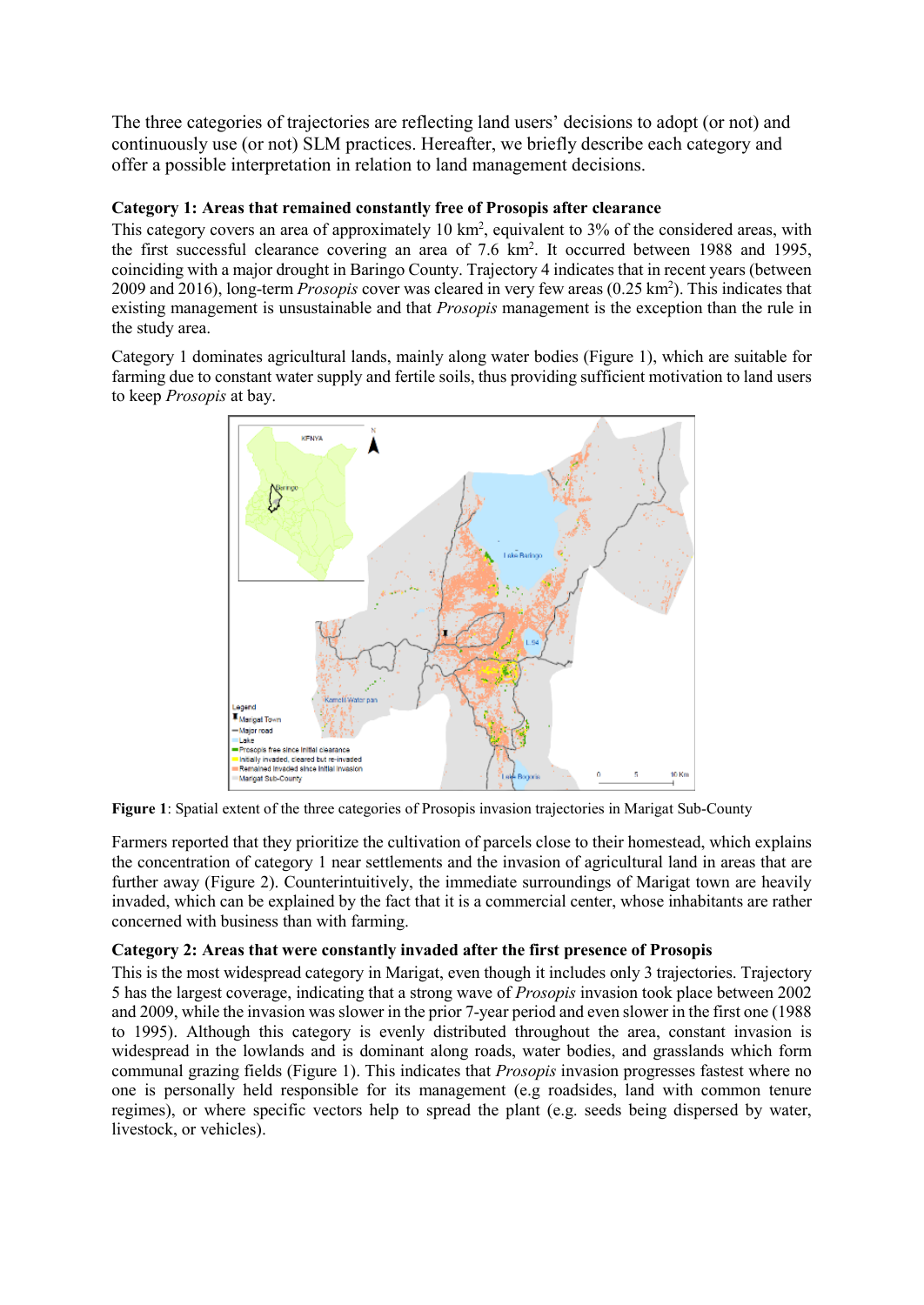#### **Category 3: Cleared and then re-invaded areas**

This category covers the smallest surface of only  $7 \text{ km}^2$  (  $2 \%$  of areas covered by all trajectories). Six out of the 7 km2 were first cleared between 1988 and 1995 but later re-invaded within different timeframes. When comparing trajectories 5, 8, and 11, it appears that a rather strong wave of (re- )invasion took place between 2002 and 2009. This category occurs in close proximity to category 1 trajectory (Figure 1) and shows a wave of *Prosopis* clearing roughly between 1995 and 2009 followed by a reinvasion that is also clearly visible in trajectory 5 of the second category.

The main possible explanation for this trajectory are changes in the socio-economic environment: it is possible that in the period between 1995 and 2009 peoples' livelihoods were more dependent on land and therefore they had a higher incentive to clear *Prosopis*, whereas in subsequent years new sources of income might have fostered the abandonment of land. Lower market prices for horticultural products might also be part of the cause, especially in the irrigated areas.



**Figure 2**: Spatial distribution of category 1 (constantly uninvaded after clearance) in bright green.

#### **Discussions**

Our findings provide evidence that a spatiotemporal analysis of *Prosopis* trajectories yields contextbased insights into invasion dynamics, which can be linked to underlying land management decisions and their related drivers. The logical assumption is that land users' decisions to implement SLM practices are reflected in the overall spatiotemporal land cover patterns (Zhou *et al.,* 2008). Thus, the latter is useful in determining context-based management strategies to combat invasion (Saguye *et al.,*  2017). The study also shows that the mapping of invasion trajectories alone is not sufficient in explaining drivers to land users' management decisions. It needs to be complemented with further analyses. We identify two main pathways for strengthening the explanatory potential of our approach: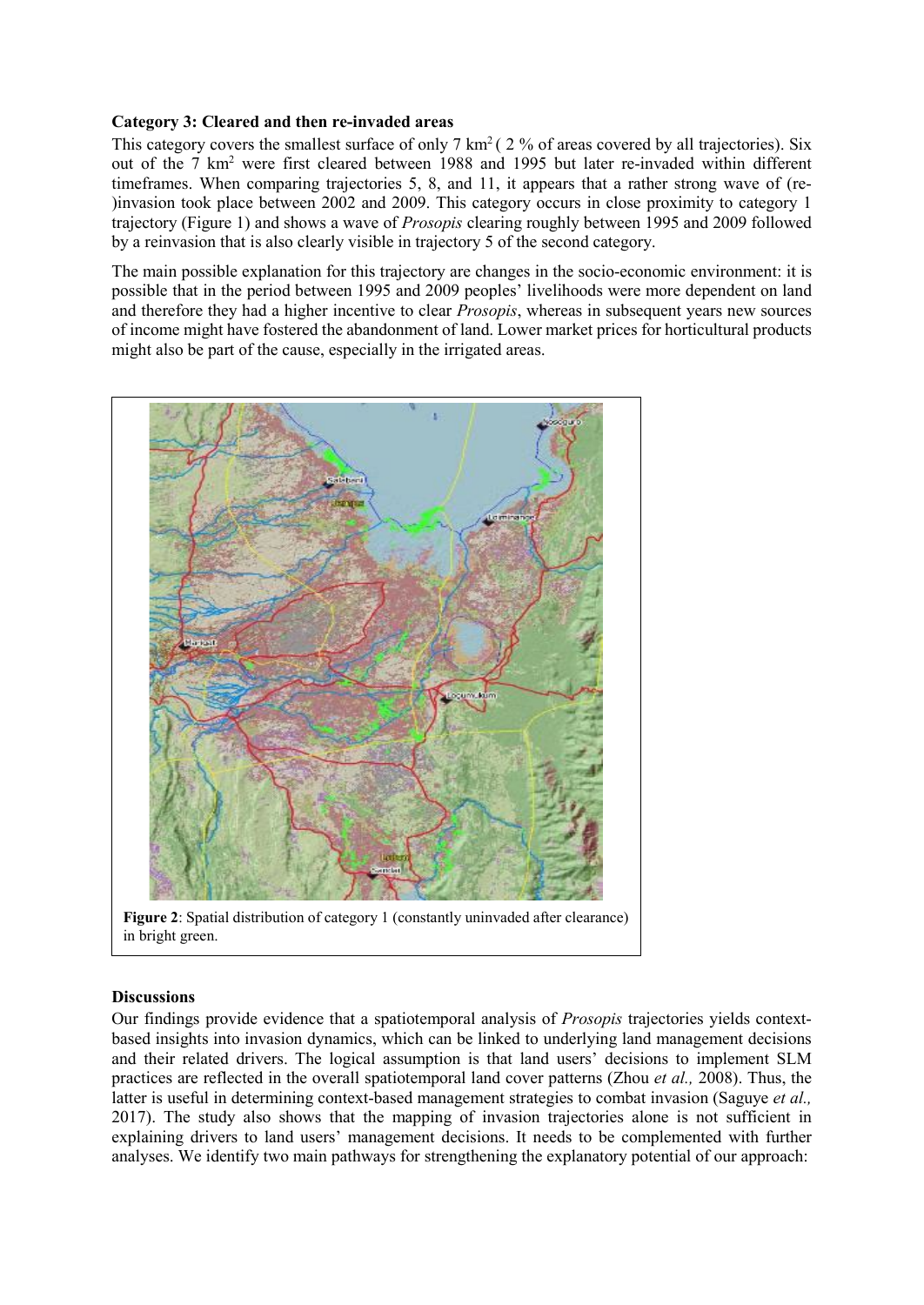Spatial overlays: The explanatory potential of the trajectory mapping could be enhanced by comparing the resulting invasion patterns with other spatial indicators such as remoteness, proximity to surface water areas, land tenure types, changes of land ownership, etc. A recent study (Schirpke *et al.,* 2020), found that overlay of functional spatial units is fundamental in revealing a combined effect of biotic and abiotic drivers on grassland trajectories. Some of these analyses have been conducted and are presented in Figure 2. However, additional analyses would help to identify key environmental, sociopolitical, and economic processes that have repercussions on IAS management.

Ground-based surveys: At the present stage, the mapping of trajectories is merely a basis for formulating hypotheses on the drivers influencing the adoption of sustainable land management practices. To verify these hypotheses a more detailed understanding of land management decisions in the area is needed. We are working on achieving this in-depth understanding through a comprehensive survey of local stakeholders whose integration will yield reliable responses based on their real-life experiences (Markard *et al.,* 2012), and systemic analysis of drivers affecting stakeholders' decision-making on SLMs.

Finally, spatial analysis of *Prosopis* trajectory types is time and labor-intensive and might prove to be too slow and expensive if conducted over larger areas and/or when quick results are needed. This mainly concerns the initial analysis of raw satellite imagery to derive land cover classes, as this work includes the collection of ground-based control points (Mbaabu *et al.,* 2019). Furthermore, owing to the relatively new interest in mapping *Prosopis*, it is unlikely that such analysis could be conducted on already pre-processed data (including a reliable mapping of *Prosopis* cover) that would help speed up the process. We intend to address this issue while scaling out the Woody Weeds project (see below) to other counties in Kenya and hope to be able to elaborate alternative faster approaches. The use of drones to determine their potentials and advantages in comparison to approaches based on satellite images may provide an interesting alternative.

#### **Acknowledgments**

[This research was funded by the Swiss National Science Foundation (SNSF) and the Swiss Agency for Development and Cooperation (SDC) as part of the Swiss Programme for Research on Global Issues for Development (r4d), for the project "Woody invasive alien species in East Africa: Assessing and mitigating their negative impact on ecosystem services and rural livelihood" and by the Centre for Training and Integrated Research in ASAL (Grant Number: 400440\_152085)].

#### **References**

- Linders, T.E.W.; Schaffner, U.; Eschen, R.; Abebe, A.; Choge, S.K.; Nigatu, L.; Mbaabu, P.R.; Shiferaw, H. and Allan, E. 2019. [Direct and indirect effects of invasive species: biodiversity loss is a major mechanism by](https://besjournals.onlinelibrary.wiley.com/doi/full/10.1111/1365-2745.13268)  [which an invasive tree affects ecosystem functioning.](https://besjournals.onlinelibrary.wiley.com/doi/full/10.1111/1365-2745.13268) *Journal of Ecology*, doi:10.1111/1365-2745.13268
- Markard, J.; Ravenb, R. and Truffera, B. 2012. Sustainability transitions: An emerging field of research and its prospects. *Journal of Research Policy*, 41:955-967, DOI: [www.sciencedirect.com/science/journal/0487333](http://www.sciencedirect.com/science/journal/0487333)
- Maundu, P. 2009. Impact of *Prosopis juliflora* on Kenya's semi-arid and arid ecosystems and local livelihoods. Biodiversity 10(2-3), 33-50. DOI: 10.1080/14888386.2009.9712842
- Mbaabu, P.; Ng, W.; Schaffner, U.; Gichaba, M.; Olago, D.; Choge, S.; Oriaso, S. and Eckert, S. 2019. Spatial evolution of Prosopis invasion and its effects on LULC and livelihoods in Baringo, Kenya. *Remote Sensing*, 11(10):1217.
- Mwangi, E. and Swallow, B. 2008. *Prosopis juliflora* invasion and rural livelihoods in the Lake Baringo area of Kenya. *Conservation and Society* 6(2):130-140.
- National Invasive Species Council (NISC). 2008. 2008-2012 National Invasive Species Management Plan. 35 pp. Washington, DC.
- Nehrbass, A.; Winkler, E.; Müllerova, J.; Pergl, J.; Pyšek, P. and Perglova, I. 200). A simulation model of plant invasion: long-distance dispersal determines the pattern of spread. *Journal of Biological Invasions*, 383– 395. DOI 10.1007/s10530-006-9040-6